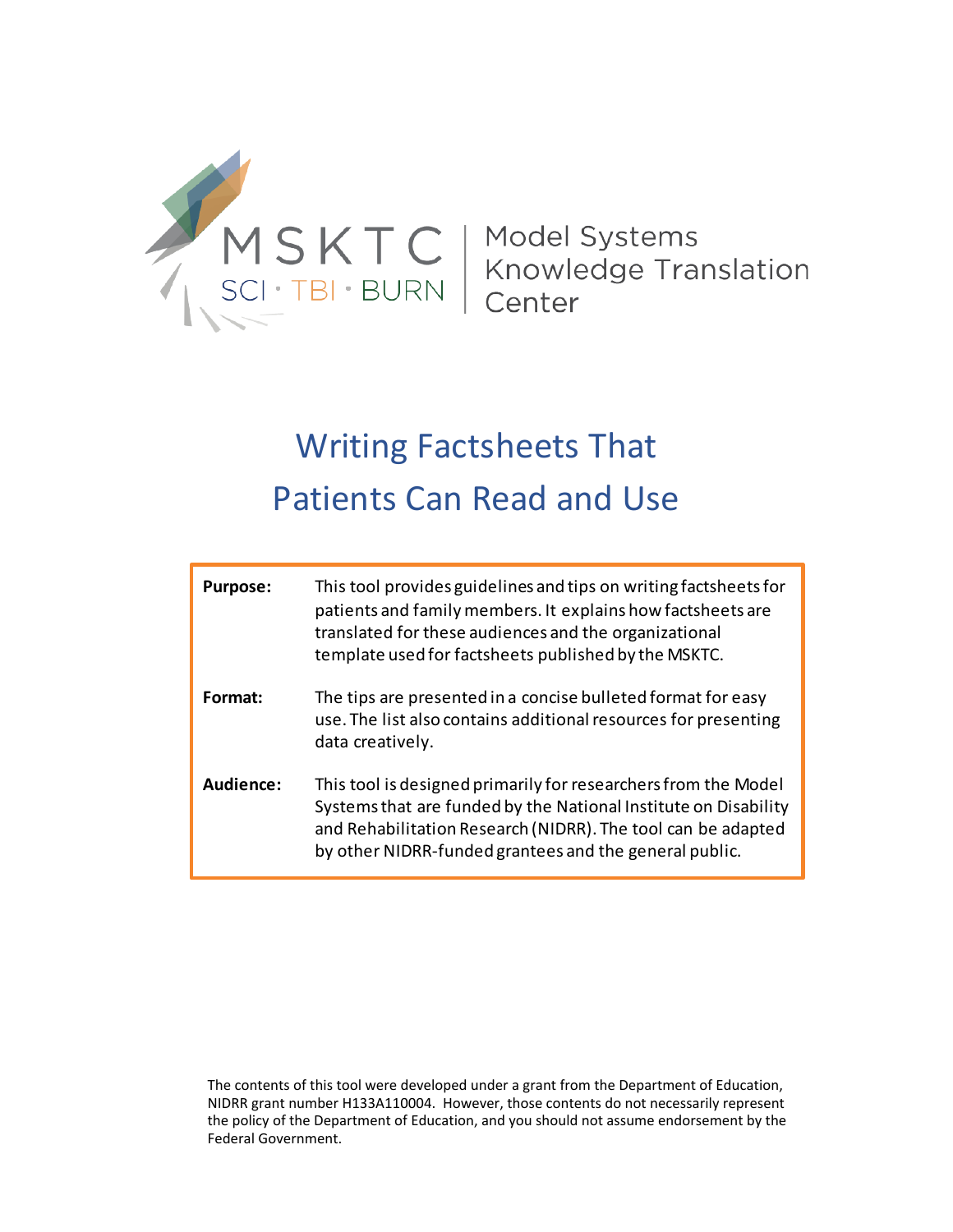

SKTC | Model Systems<br>TBI BURN | Knowledge Translation<br>Center

### **What can writers do to ensure that factsheets make a difference for patients and family members?**

**1. Develop a clear purpose for the Factsheet.** 

#### **Why Does Your Patient or His or Her Family Member Need a Factsheet?**

- To understand what is happening to my body right now and what is causing it to happen.
- To understand my body and any medical terms about my injury so that I can communicate effectively with my doctors and other clinicians.
- To understand what options are available to me and where my choices are limited especially what is in my control and what is not.
- To understand the tradeoffs and choices of action that I or my doctor can take to address the issue or problem well enough to make a decision about what I or my doctor should do.

Readers should be able to easily identify the purpose of the handout and what they can do with the information.

#### **2. Determine the content in the factsheet.**

**Include information to help users make decisions or take actions.** Factsheets should include essential information only—what will help a patient or family member make a specific decision or take a specific action?

- A large amount of information can overwhelm a patient or family member, stopping the person from reading and understanding. Therefore, information should be presented around a single, focused scenario that involves an immediate action or decision. Future outcomes, actions, or decisions should be separated into other documents. Focus should be placed on what can be done to alleviate the problem rather than on the problem itself. For most audiences, this rule applies: "Never tell me something that I can't do anything about."
- Information should be **action-oriented**whenever possible, presented in terms of actions taken by a clinician, patient, or family member to address the medical need. For example, a factsheet discussing an effect of the injury (such as bowel dysfunction) should focus on the steps taken to manage the effect and reduce its impact rather than focusing on the effects of the injury on normal function.

**Strategize around the emotional impact of the text.** Writers should be aware of potential emotional reactions to the amount or nature of information that may affect motivation to continue reading and/or act upon the information provided. Writers should remember that patients and family members will not view information objectively, but through an emotional lens.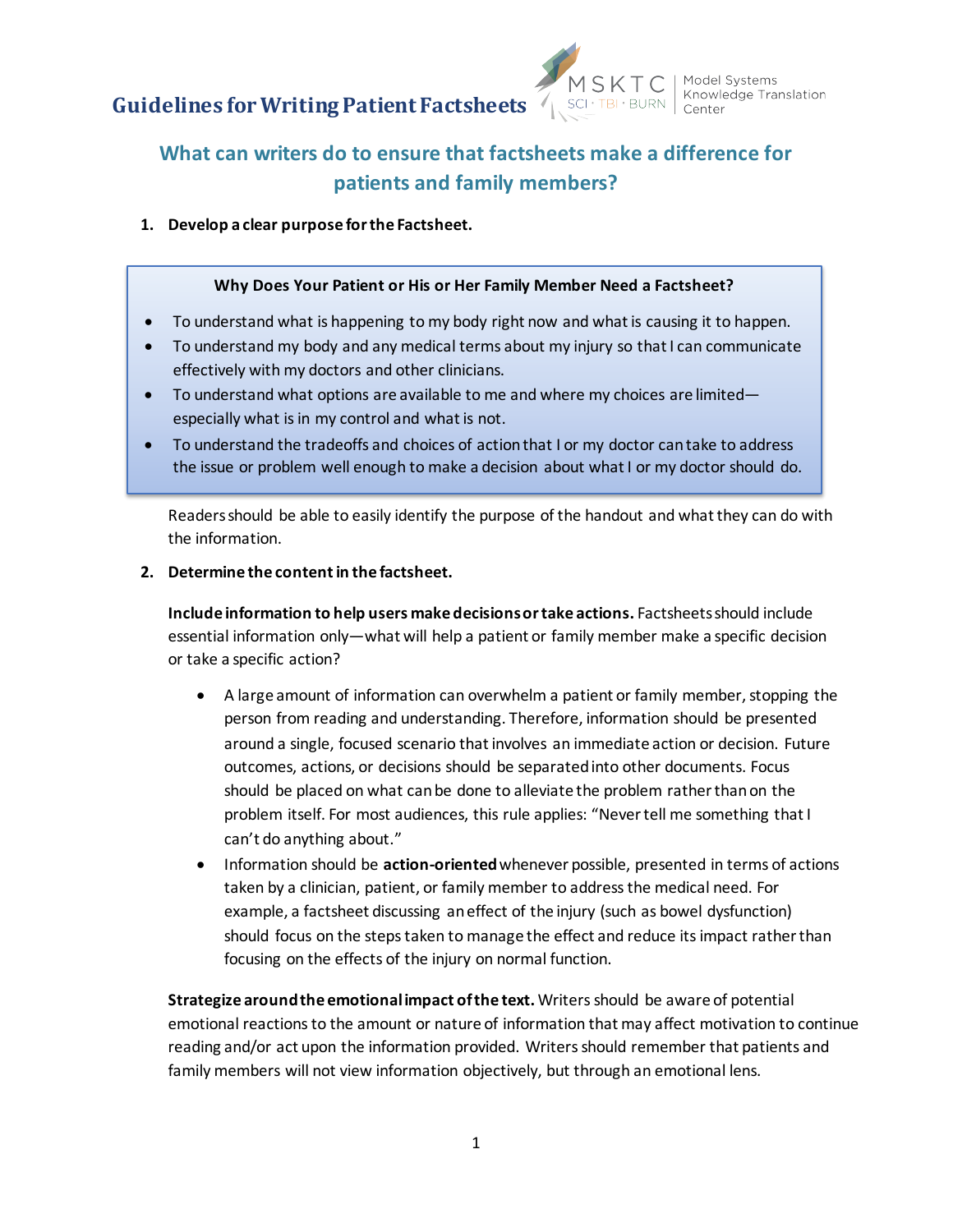

KTC | Model Systems<br>No BLIDN | Knowledge Translation

• Writers should recognize and limit "worry-producing" content. Traditional medical communication assumes that if a medical possibility exists (a negative outcome, adverse effect, and so on.), then it should be communicated. However, content that may be scientifically accurate but is based on limited probability (possible but not probable)

increases patient or family member worry and limits comprehension and decisionmaking, particularly if the patient or family member has no control or action to mitigate the outcome. Therefore, information on possible negative outcomes that are worthy of warning is best presented as "things to

#### **Avoiding Negative Reactions to Information**

- Qualifiers should be used such as "for most people" or "sometimes"
- Avoid contradictions in statements of efficacy or adverse effects such as "This will help you. . . when it does not help you. . ."
- Writers should avoid "scare tactics" to increase adherence. Evidence suggests that these have limited effectiveness, particularly in individuals who are at heightened emotional stress.

watch for," with a presentation of symptoms and clear instructions on next steps ("contact your doctor").

- Information should be presented in a way that increases patient or family member selfefficacy. This includes positive coping approaches to outcomes that are outside the control of the patient or family member.
- Information that is unavoidably negative should be tempered with statements concerning positive coping or encouragement. For example: "While this may be challenging to accept, it is important to know that many people with (condition or outcome) are able to manage this challenge and still lead happy, productive lives."
- Occasionally, acknowledging a negative reaction is appropriate and can assist with removing blocks to reading and information intake. These statements should always be followed by statements of encouragement or some action to address the emotion.

#### **Examples of Statements of Encouragement**

- "Having limited ability can be frustrating and may make you feel overwhelmed. It may be important to talk to someone such as a family member, close friend, or a counselor about these feelings."
- "(Function loss or Outcome) can be embarrassing or make you feel isolated. However, many people have found ways to overcome these feelings. . ."
- "Thinking about these possibilities can be frightening. However, being aware of possible problems gives you the best chance of avoiding them or acting quickly to reduce their impact."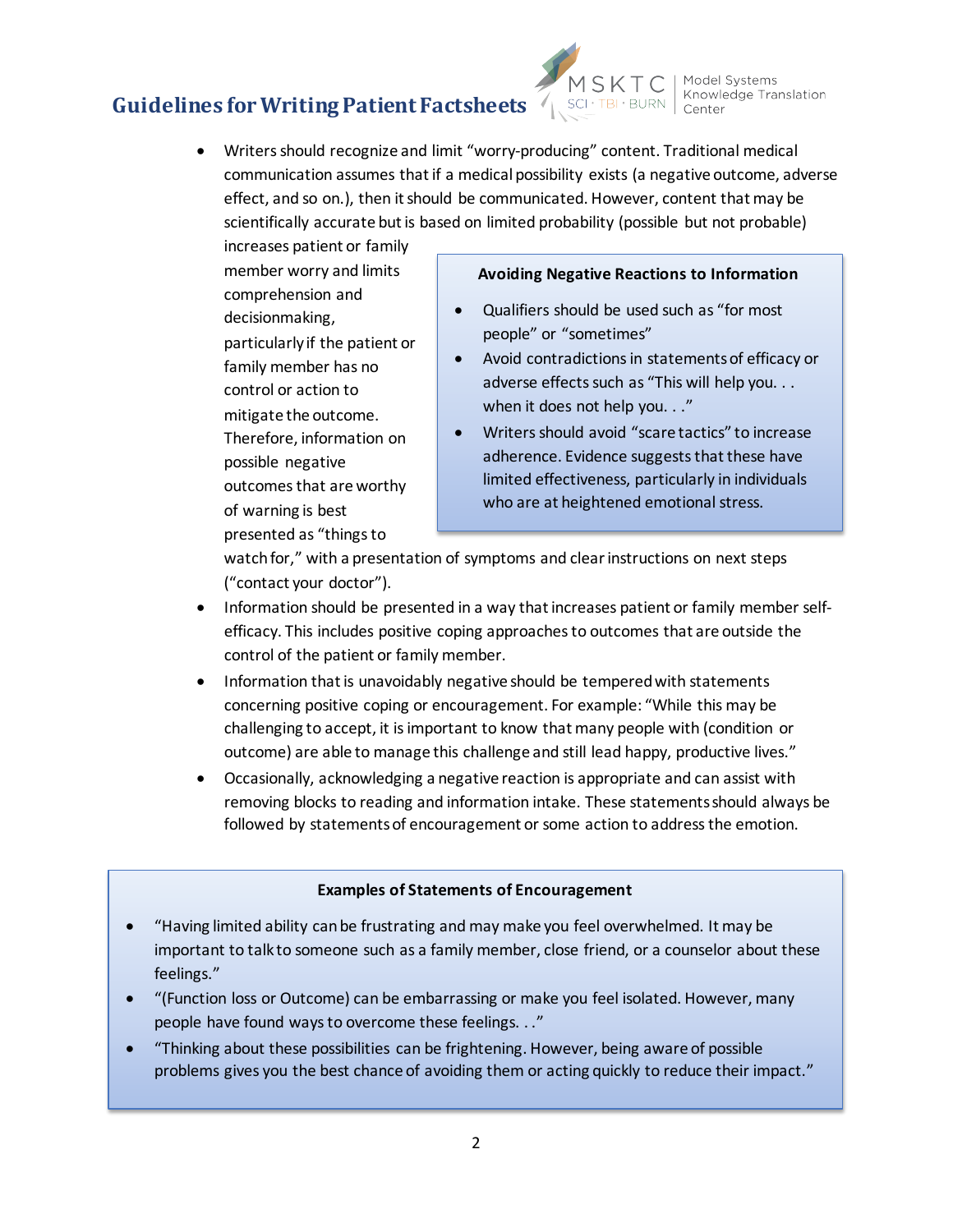

#### **3. Use a plain language writing style.**

Writers should be conscious of writing style. Traditional medical writing can be hard for people to understand. If you want people to use the information, write in plain language. The MSKTC will help with this process, but you can also assist this effort:

- Use plain language to make information more accessible. Plain language is not "dumbing down," and it is not just about reading level.
- Plain language is more than words. It focuses on helping readers quickly and easily
	- o Find what they need;
	- o Understand what they find; and
	- o Act appropriately on that understanding.
- Following are general guidelines for plain language use:
	- $\circ$  Medical terminology should be used sparingly and only to assist patients if they are likely to encounter it in a clinical setting.
	- o References to anatomy or physiology should be defined and pictured before being used.
	- $\circ$  Complex concepts should be broken down and reduced to simple terms. Simple, everyday

# **An Example of Plain Language Translation**

#### **Original Text:**

The objectives of rehabilitation after an individual has sustained an acute spinal cord injury include maximizing the patient's medical, functional, and psychosocial outcomes, with functional outcomes being tied to the level of the individual's SCI.

#### **Plain Language Translation:**

Rehabilitation after a serious spinal cord injury works to help you make the most of:

- Your physical health.
- Your ability to do the things that matter to you.
- Your ability to interact with others.

The amount that rehabilitation can accomplish toward these goals depends on the type and seriousness of your injury.

words should be used in place of technical jargon. o Analogies and metaphors should be used to express concepts and processes. Analogies should be based on common, everyday objects and functions that cross ethnic, generational, or gender boundaries. Ethnocentric analogies and metaphors should be avoided.

- o Sentences should be short and constructed in simple, active voice: Noun, verb, adjective, and/or adverb.
- o Use present tense whenever possible.

o Bullets should be used in place of long blocks of text.

o Avoid dependent phrases and complex sentence construction.

o Use pictures and simple diagrams whenever possible to express a term, process, or concept.

o Use the second-person narrative ("you") when appropriate so that the factsheet is speaking directly to the patient or family member.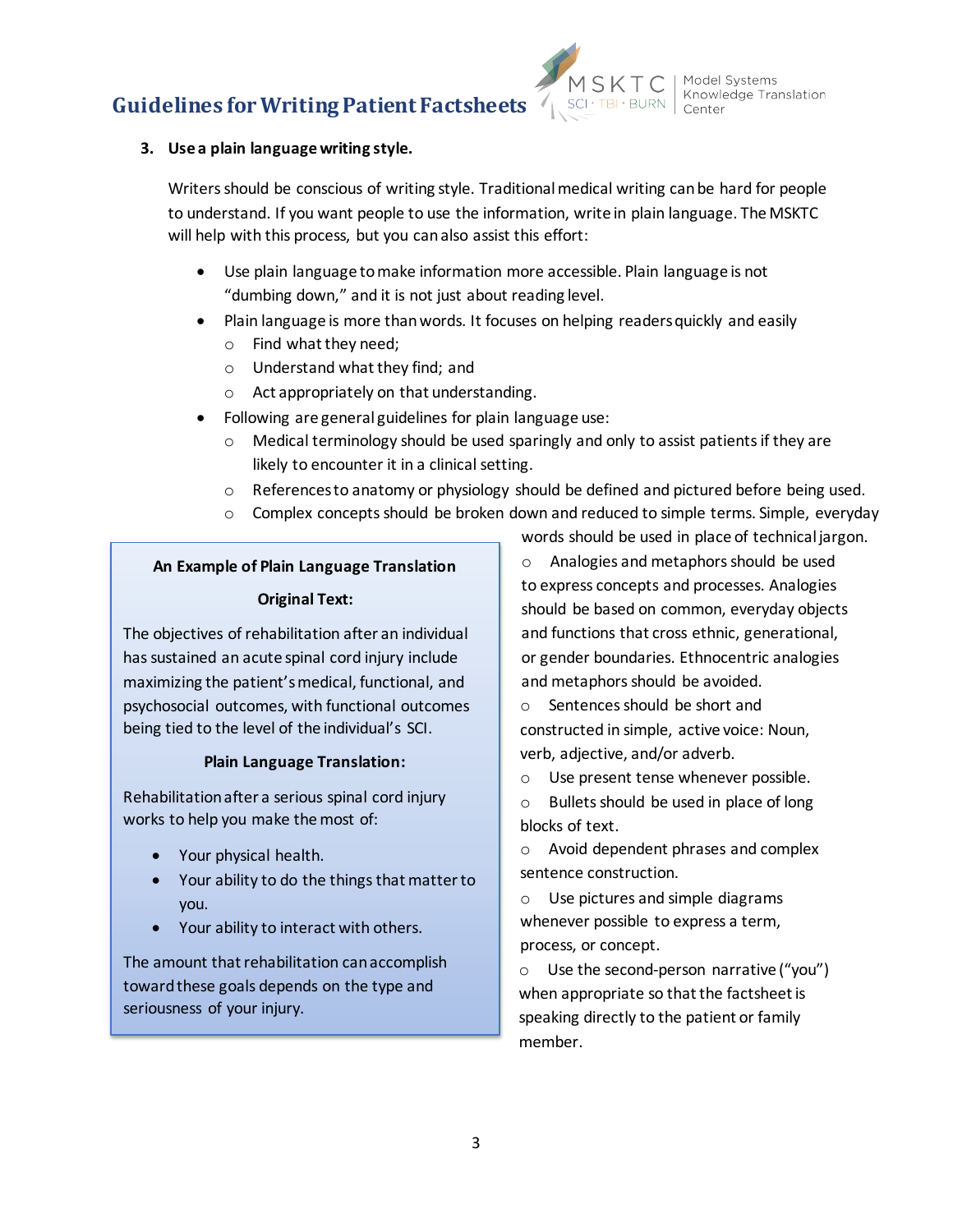

Model Systems<br>Knowledge Translation

- Reading level goal: sixth to eighth grade as determined by the Flesch-Kincaid Grade Level Test. *Note:* This test is based on number of syllables per word and number of words per sentence. Therefore, the use of most medical terms will increase the grade level. This may be unavoidable. Text surrounding the medical terms, however, should be at grade level*.*
- Readability goal: 75 or higher. *Note:* This test is based on number of syllables per word and number of words per sentence. Therefore, the use of most medical terms will reduce the readability score. This may be unavoidable. Text surrounding the medical terms, however, should be at highest readability possible.

#### **4. Organize the content in a way that is clear to the reader.**

The organization of content is critical to reader comprehension. The template for the MSKTC factsheets lays out information for users in a way that helps them understand what to know and do about the information. Although this format can vary from factsheet to factsheet, it may help to follow this template:

• **What is the TOPIC?** The beginning text should provide a context for the information, identifying the topic and purpose of the factsheet. This is provided in the upper left

#### **The MSKTC Factsheet Organizational Template**

- **This factsheet explains. . . (introduction of topic)**
- **"What You Need to Know"** (bullet summary of content)
- **Content Sections as Questions in Information Breakdown Sequence**
- **Summary Paragraph**

column of the factsheet. Remember that the topic should be action oriented and focus on the solution rather than the problem.

• **Whatis the TAKEAWAY?** The factsheet begins with a set of summary bullets titled "What You Need to Know." This summarizes the key "take away" points of the entire factsheet without detail.

• **What do theWORDS MEAN?** The section helps readers understand the terms or concepts explained in the factsheet. Therefore, the section "Understanding Your Body" follows with any references to anatomy or physiology that may be unfamiliar to the audience. These are defined and illustrated and can be used as a reference for readers as they read the remaining document.

- **WhatQUESTION does this ANSWER?**Information in the factsheetshould be organized by a sequence of questions.
	- i. "Why do I need to do this?" Describe the action in terms of the physical experience or potential problem it is trying to address, naming the problem by its medical term **only if necessary to receive further information or treatment.** You may need to explain the normal function first, but this is best done in the "Understanding My Body" section.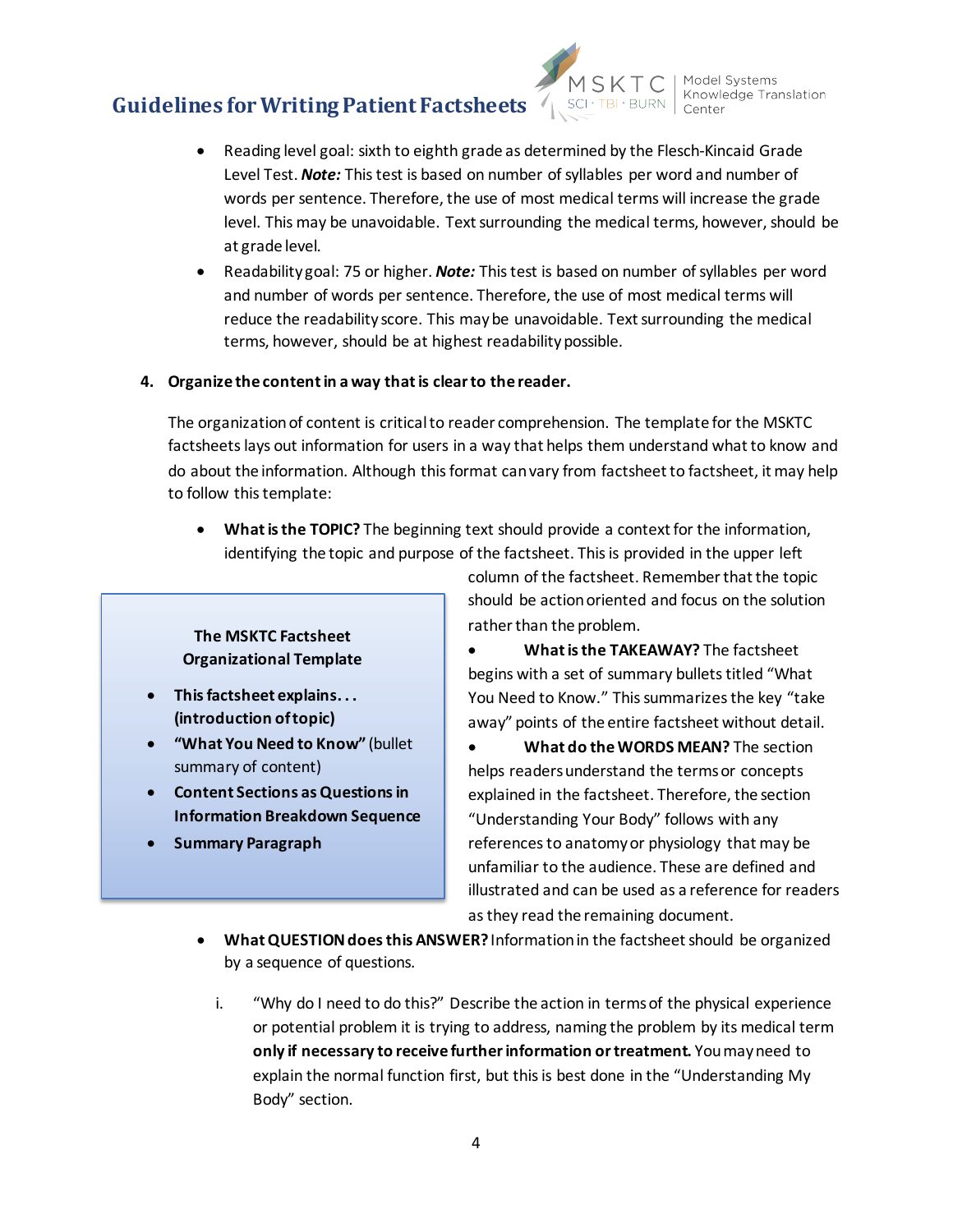

Model Systems<br>Knowledge Translation

- ii. "Why is it happening?" Explain the reasons for the physical experience or potential problem. How does my injury change my ability to function or cause this problem?
- iii. "What exactly will this involve?" This may be a series of questions and answers in sequence to the self-management activity or clinical procedure in which each step is explained using terms that express the action **TO** or **BY** the individual. Remember, as medical devices or other terms appear in these explanations, they also need simple definitions.
- iv. If the factsheet describes a self-management practice, it is important to be specific in answering the question, "What exactly do I need to do when and how?"
- v. "How will I know it is helping?" There may be a need to explain intermediate and ultimate outcomes so that a patient or family member is able to gauge progress or determine ineffectiveness. This may also involve answering the question, "How long will it take until I see an effect?"
- vi. "What should I watch out for?" Potential adverse effects and negative outcomes should be expressed as signs or symptoms to be aware of or note. Most importantly, these signs and symptoms should be tied to specific actions, such as when to stop the activity, when to contact a medical professional, and so on.
- vii. "What can I expect?" The factsheet may need to be clear about the outcomes of the self-management activity or clinical procedure in terms of establishing expectations for the patient or family member. Is this a one-time activity, or does it need to be repeated?How often? Is this something I'll need to do for a set period of time or for the rest of my life?
- **Where can I learn more?** It may be helpful to provide a place where additional information can be found.
- **Where does this information COME FROM?** Research suggests that audiences use this information to determine credibility and trustworthiness of the information. This includes the author's credentials and sponsorship. (Audiences are critical of commercial sources.)

#### **5. Find pictures and graphics to help the public understand.**

Pictures are the best way to communicate information to most audiences. However, images, like words, need context to communicate meaning.

- Anatomical diagrams should show where the anatomy is located in the body by showing the anatomy within an outline of the body.
- Anatomical diagrams should be simple and easy to read.
- Use labels for only the items that are being discussed in the factsheet.
- Pictures of processes need directional indicators when possible. Several images in sequence may be needed.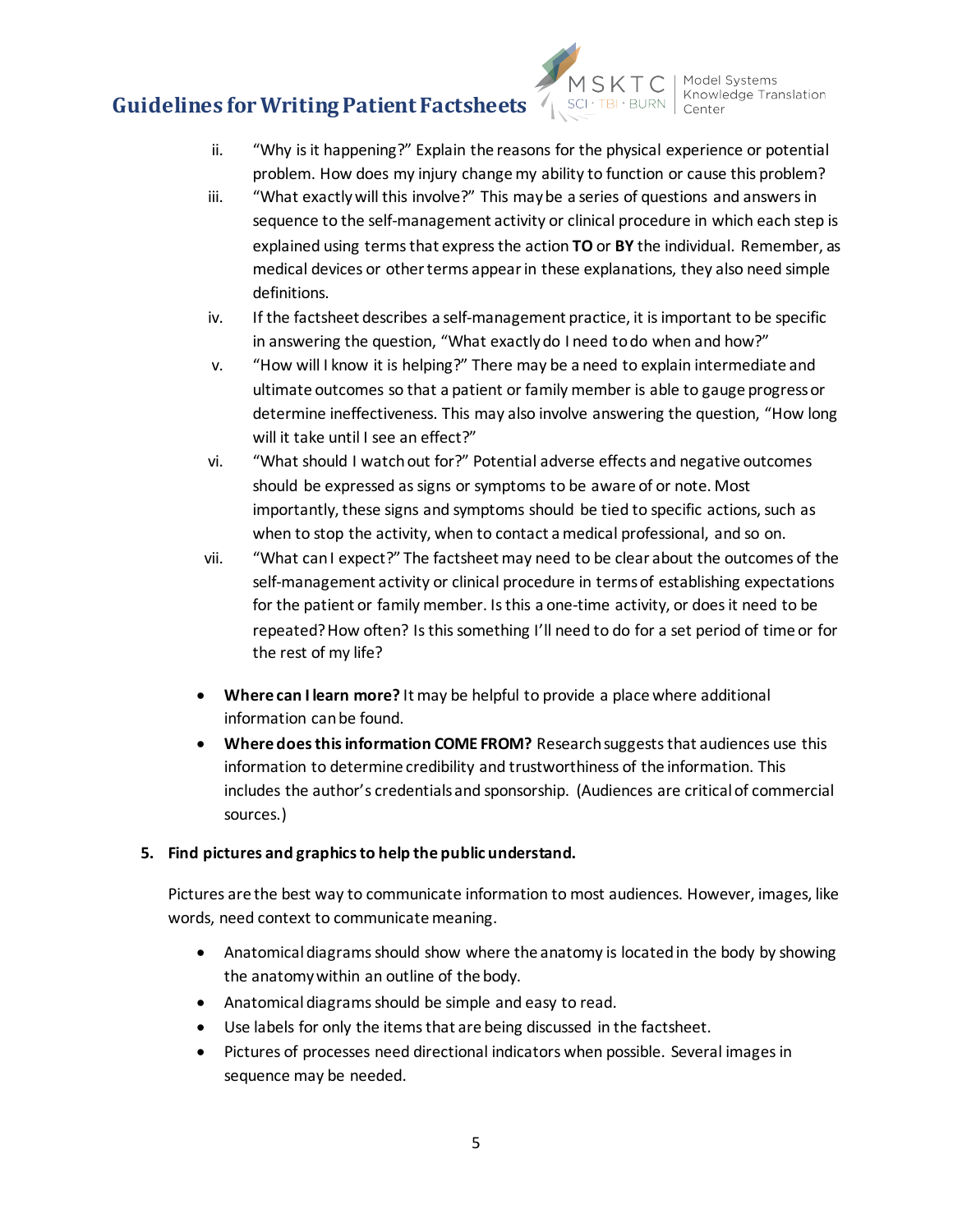

Model Systems Knowledge Translation

- Images should be concrete and not conceptual. They should picture exactly what is being discussed.
- Images to support text evoke emotional responses as well. Avoid the use of photographs and use diagrams instead.



#### **Plain Language Resources**

- "Plain Language Action & Information Network," includes "Writing User-Friendly Documents,[" http://www.plainlanguage.gov](http://www.plainlanguage.gov/)
- "CDC's Plain Language Thesaurus for Health Communications*,"* [http://www.plainlanguage.gov/populartopics/health\\_literacy/index.cfm](http://www.plainlanguage.gov/populartopics/health_literacy/index.cfm) (fifth item under "Federal Agency Links about Health Literacy")
- "Simply Put," Centers for Disease Control and Prevention, [http://www.cdc.gov/healthliteracy/pdf/Simply\\_Put.pdf](http://www.cdc.gov/healthliteracy/pdf/Simply_Put.pdf)

#### **Sources for this document**

l

Bennett I, Switzer J, Aguirre A, Evans K, Barg F. 'Breaking it down': patient-clinician communication and prenatal care among African American women of low and higher literacy. Ann Fam Med. 2006 Jul– Aug;4(4):334-40.

Bennett IM, Kripalani S, Weiss BD, Coyne CA. Combining cancer control information with adult literacy education: opportunities to reach adults with limited literacy skills. Cancer Control. 2003 Sep–Oct;10(5 Suppl):81–3.

Berkman ND, Sheridan SL, Donahue KE, Halpern DJ, Viera A, Crotty K, Holland A, Brasure M, Lohr KN, Harden E, Tant E, Wallace I, Viswanathan M. *Health Literacy Interventions and Outcomes: An Updated Systematic Review*. Evidence Report/Technology Assessment No. 199. (Prepared by RTI International– University of North Carolina Evidence-based Practice Center under contract No. 290-2007-10056-I.

<span id="page-6-0"></span><sup>\*</sup> Image from National Institute of Diabetes and Digestive and Kidney Diseases, National Institutes of Health.